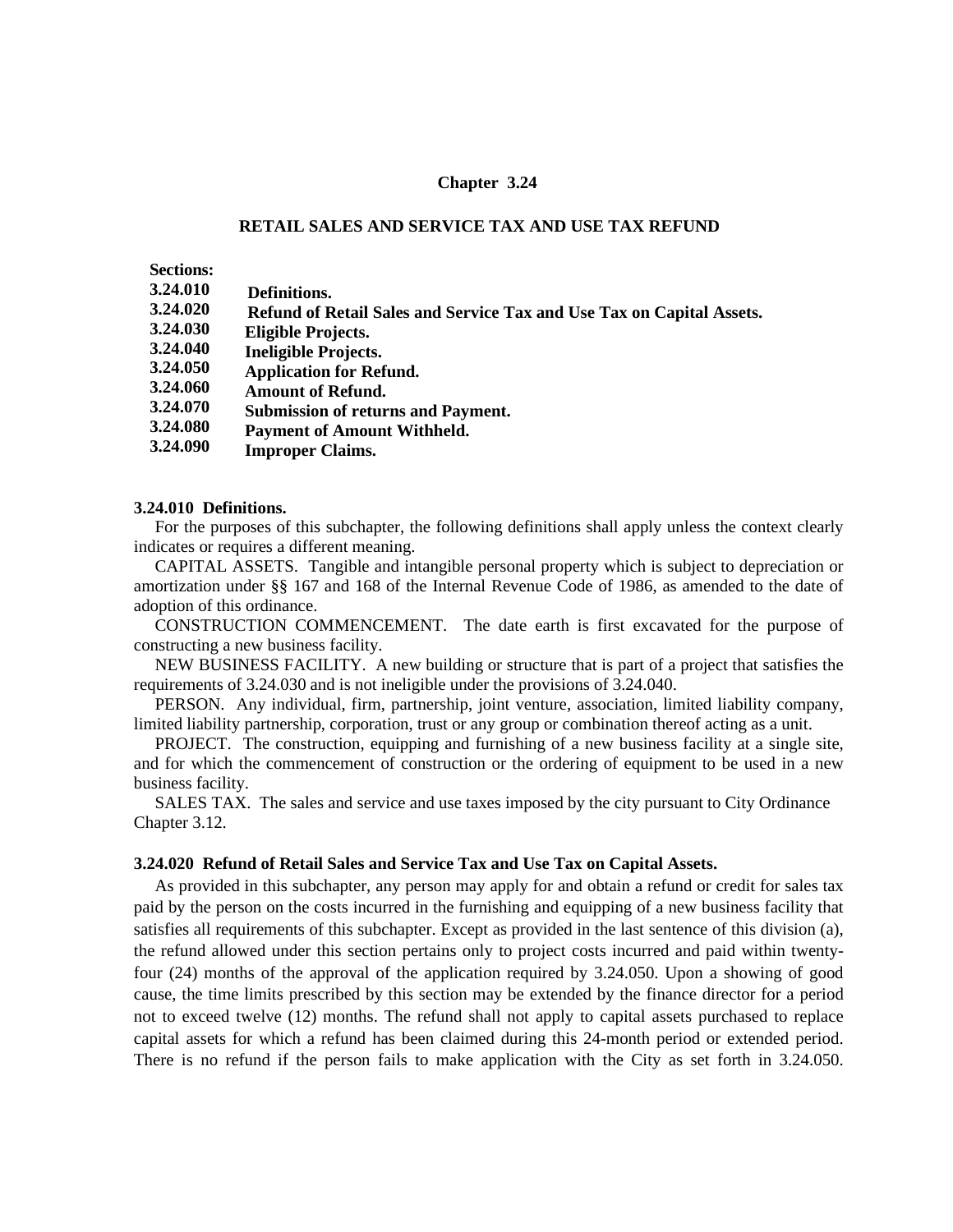A. Any new commercial residential structure, or addition to an existing structure, containing four or more units, if the new structure or addition has a full and true value of thirty thousand dollars or more (SDCL § 10-6-35.2(5)).

B. Any new affordable housing structure containing four or more units with a monthly rental rate of the units at or below the annually calculated rent for the state's sixty percent area median income being used by the South Dakota Housing Development Authority, for a minimum of ten years following the date of first occupancy, if the structure has a full and true value of thirty thousand dollars or more (SDCL  $\S$  10-6-35.2(6)).

C. Any new residential structure, or addition to or renovation of an existing structure, located within a redevelopment neighborhood established pursuant to SDCL § 10-6-56 if the new structure, addition, or renovation has a full and true value of five thousand dollars or more. The structure shall be located in an area defined and designated as a redevelopment neighborhood based on conditions provided in SDCL § 11-7-2 or 11-7-3 (SDCL § 10-6- 35.2(7)).

D. Any commercial, industrial, or nonresidential agricultural property which increases more than ten thousand dollars in full and true value as a result of reconstruction or renovation of the structure (SDCL § 10-6-35.2(8)).

## **3.24.030 Eligible Projects.**

No refund may be made unless:

- (a) The project includes new construction that adds at least \$3,000,000 in taxable value to the city's property tax base, or an investment in non-realty capital assets of not less than \$6,000,000, or if the combination of new construction and non-realty capital assets exceeds \$6,000,000;
- (b) The facility is used directly in:
	- A. The manufacture or processing or fabricating or compounding of personal property which is intended to be sold or leased for final use consumption;
	- B. Research and development in the:
	- 1. Social sciences;
	- 2. Humanities; and
	- 3. Physical, engineering and life sciences as those terms are defined by 2002 NAICS.
- (c) The person makes application for the refund from the City as set forth in 3.24.050; and
- (d) The project is not ineligible under 3.24.040.

## **3.24.040 Ineligible Projects.**

A project shall not be eligible for tax refunds under this subchapter if it is:

- (a) Used predominantly for the sale of products at retail to individual consumers;
- (b) Used predominantly for residential housing or transient lodging;
- (c) Used predominantly to provide health care services; or
- (d) Not subject to ad valorem real property taxation or equivalent taxes measured by gross receipts.

#### **3.24.050 Application for Refund.**

Any person desiring to claim a refund pursuant to this subchapter shall make application to the City prior to the earlier of the construction commencement or the ordering of equipment to be used in a new business facility. Should extenuating circumstances exist, the City Council may waive this requirement. The application shall be submitted on a form prescribed by the City. A separate application shall be submitted for each project. Upon the City's approval of the application by the